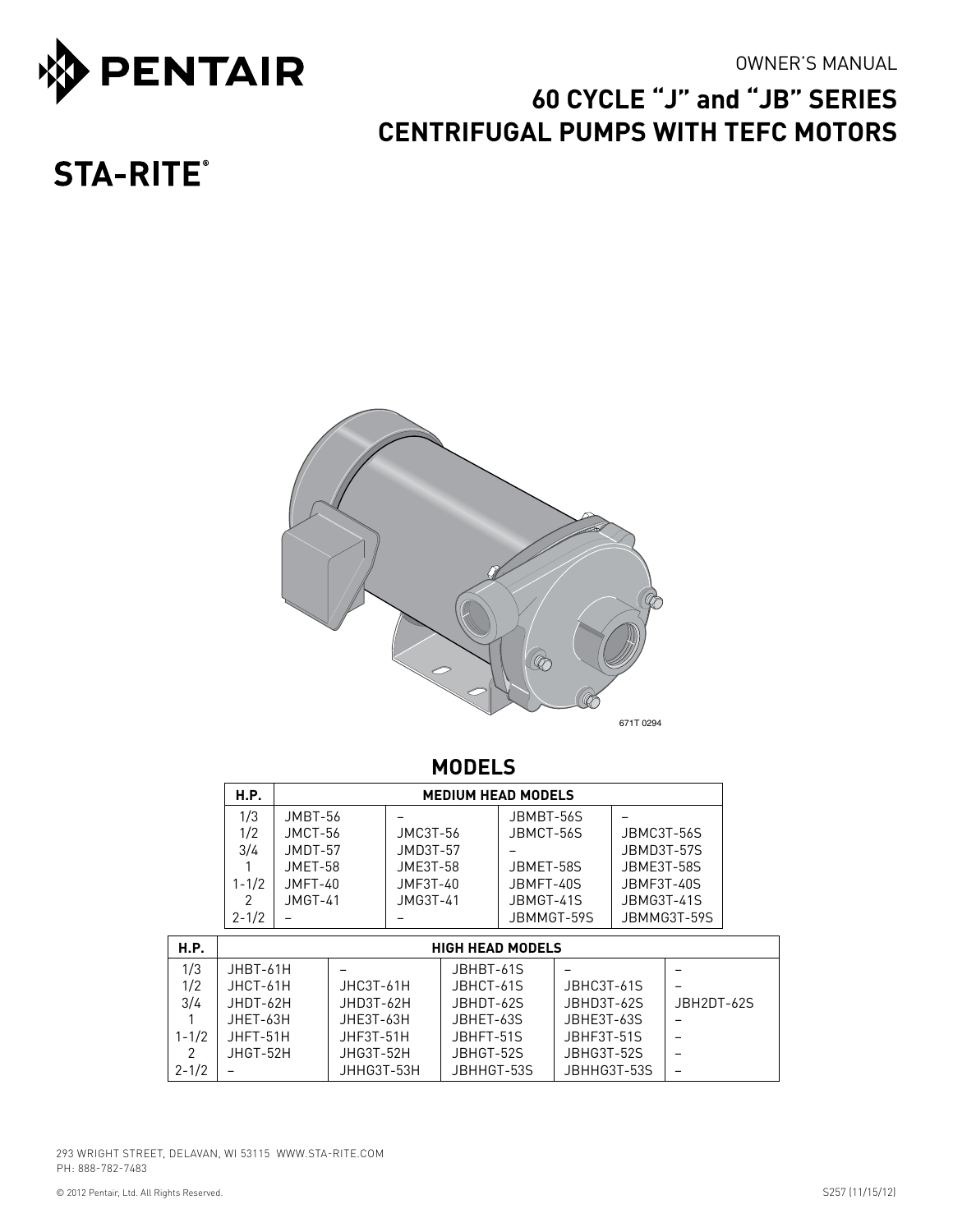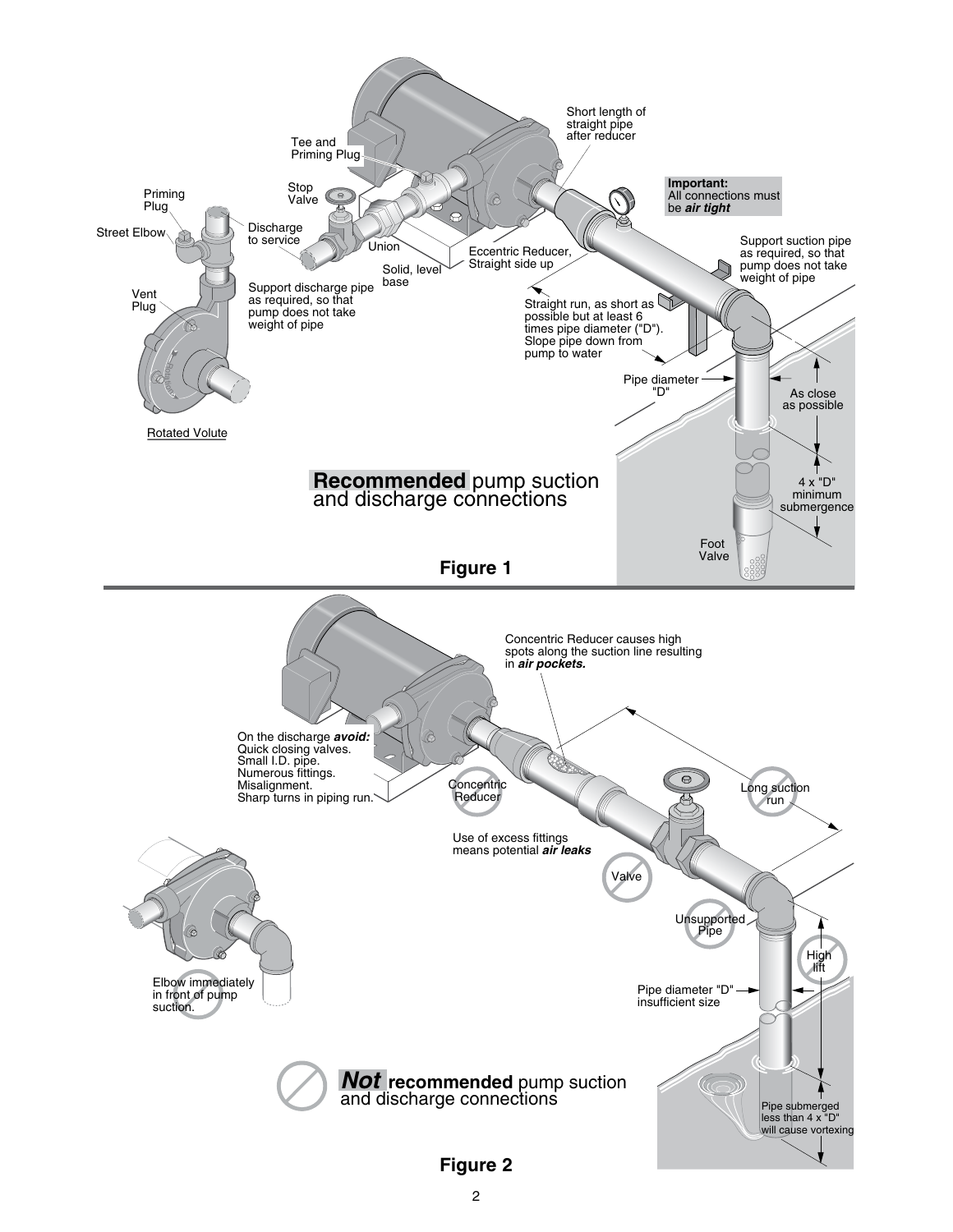#### **California Proposition 65 Warning**

 $A$  WARNING This product and related accessories contain chemicals known to the State of California to cause cancer, birth defects or other reproductive harm.

### **PIPING - GENERAL**

Support both suction and discharge piping independently at a point near the pump to avoid putting a strain on the pump housing. Start all piping **AT THE PUMP**.

Increase pipe diameter at both the suction and discharge by one (1) standard pipe size (minimum) to obtain desired performance and flow rate. Refer to Table I when sizing pipe for your pumping system.

**NOTICE:** Do not use pipe with **smaller** diameter on the suction side of pump.

Do not allow pump or any system component to freeze. To do so will void warranty.

### **TABLE I**

|           | <b>Pump Port</b><br>Size (NPT) | Recommended<br><b>Pipe Size</b> |           |  |  |
|-----------|--------------------------------|---------------------------------|-----------|--|--|
| Suction   | Discharge                      | Suction                         | Discharge |  |  |
| $1 - 1/4$ |                                | $1 - 1/2$                       | $1 - 1/4$ |  |  |
| $1 - 1/2$ | $1 - 1/4$                      | 2                               | $1 - 1/2$ |  |  |
| 2         | $1 - 1/2$                      | з                               |           |  |  |

### **SUCTION PIPE**

Increase pipe size from pump suction port as shown in Table I.

Figure 1 (Page 2) depicts a recommended run of pipe and fittings for the suction side of a centrifugal pump. Please refer to this illustration when choosing pipe and fittings for your suction connection.

**IMPORTANT:** All connections must be air tight!

Figure 2 (Page 2) depicts conditions that are **NOT DESIRABLE** on the suction side of a centrifugal pump and may cause problems in flow rate and priming. Please look this illustration over carefully before choosing pipe and fittings for your suction connection.

## **DISCHARGE PIPING**

Increase pipe size from pump discharge port as shown in Table I. Figure 1 (Page 2) depicts a recommended run of pipe and fittings for the discharge. Install tee with priming plug as close to pump as possible. Figure 2 (Page 2) notes conditions that should be avoided. Please read over carefully before making discharge connection.

### **PRIMING THE PUMP**

A pump is primed when all air in the suction line and pump volute has been evacuated and replaced with water.

#### **To Prime:**

- 1. Close valve in discharge line.
- 2. Remove priming plug from tee and fill pump and suction line with water until water is flowing back out of tee.
- 3. Replace priming plug.
- 4. Start pump and slowly open valve until desired water flow is achieved.

**NOTICE:** If water is not being pumped, turn off pump, close valve, and repeat steps 1 thru 4.

If pump volute is rotated as shown in Figure 1 (Page 2), loosen vent plug when priming to evacuate air trapped inside volute. Tighten when volute is completely filled with water.

#### **A WARNING Never run pump against closed discharge.**

To do so can boil water inside pump causing hazardous pressure in unit, risk of explosion and possibly scalding persons handling pump.

**NOTICE:** Do not run the pump dry. This will damage mechanical seal and void warranty.

**A CAUTION Burn Hazard.** Motor normally operates at high temperature and will be too hot to touch. It is protected from heat damage during operation by an automatic internal cutoff switch. Before handling pump or motor, stop motor and allow it to cool for 20 minutes.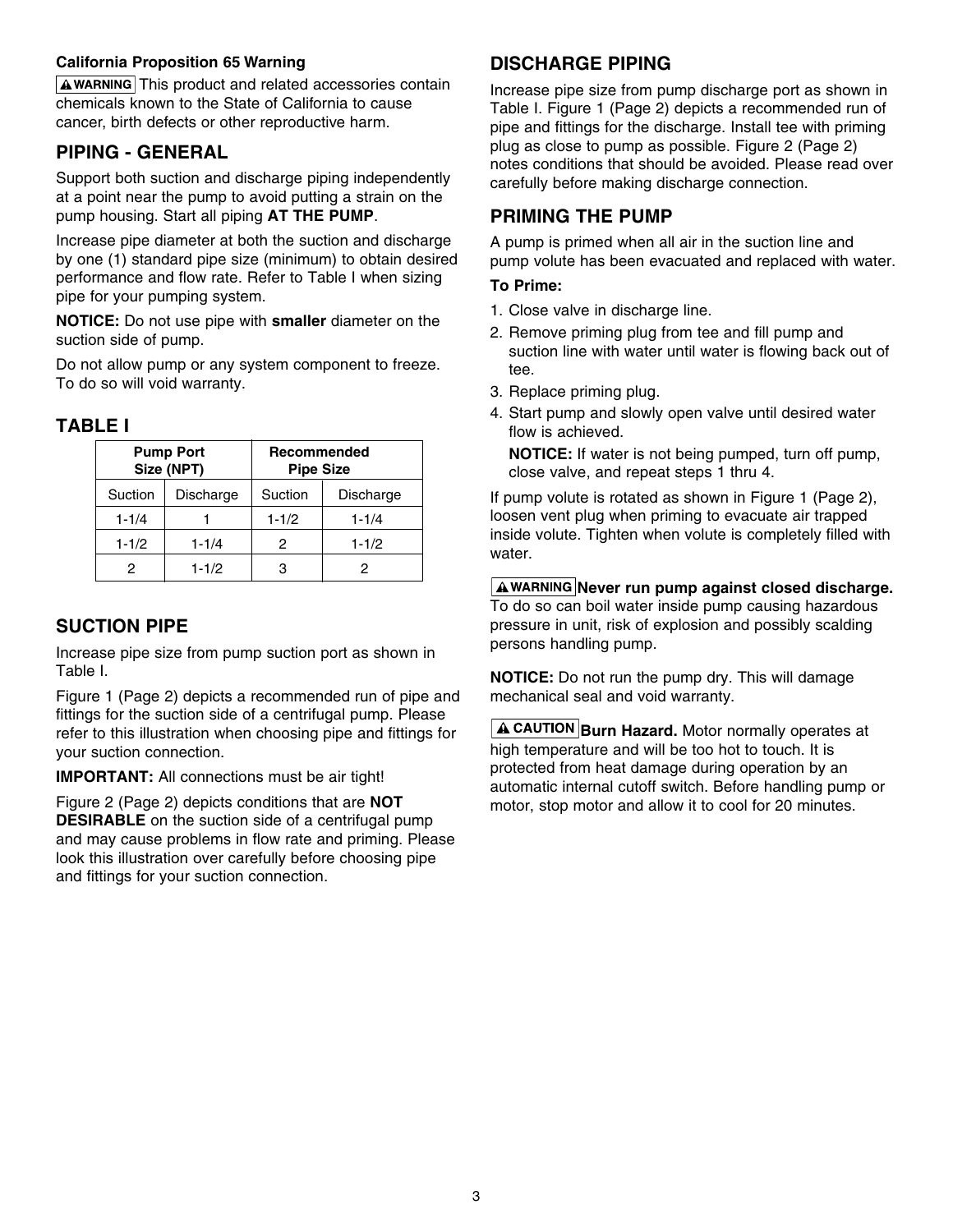# **ELECTRICAL**



**Hazardous voltage. Can shock, burn, or cause death.**

Ground pump before connecting to power supply.

**Ground motor before A** connecting to electrical **power supply.**

**Failure to ground motor can cause severe or fatal electrical shock hazard.**

**Do not ground to a gas supply line.**

**To avoid dangerous or fatal electrical shock, turn OFF power to motor before working on electrical connections.**

**Supply voltage must be within ±10% of** 

**nameplate voltage. Incorrect voltage can cause fire or seriously damage motor and voids warranty. If in doubt consult a licensed electrician.**

**Use wire size specified in Wiring Chart (below). If possible, connect pump to a separate branch circuit with no other appliances on it.**

**Wire motor according to diagram in motor junction box.**

### **WIRING**

- 1. Install, ground, wire and maintain this pump in accordance with electrical code requirements. Consult your local building inspector for information about codes.
- 2. Provide a correctly fused disconnect switch for protection while working on motor. Consult local or national electrical codes for switch requirements.
- 3. Disconnect power before servicing motor or pump. If the disconnect switch is out of sight of pump, lock it open and tag it to prevent unexpected power application.
- 4. Ground the pump permanently using a wire of the same size as that specified in wiring chart (below). Make ground connection to green grounding terminal in motor junction box marked GRD. or  $\overline{a}$ .
- 5. Connect ground wire to a grounded lead in the service panel or to a metal underground water pipe or well casing at least 10 feet long. Do not connect to plastic pipe or insulated fittings.
- 6. Protect current carrying and grounding conductors from cuts, grease, heat, oil, and chemicals.
- 7. Connect current carrying conductors to terminals in motor junction box. When replacing motor, check wiring diagram in motor junction box for correct wiring connections.

### **TABLE II - RECOMMENDED FUSING AND WIRING DATA - 60 CYCLE MOTORS**

|                |                             |               |              | DISTANCE IN FEET FROM MOTOR TO METER |              |                  |             |              |  |
|----------------|-----------------------------|---------------|--------------|--------------------------------------|--------------|------------------|-------------|--------------|--|
|                |                             | <b>BRANCH</b> |              | 0'                                   | 101'         | 201'             | 301'        | 401'         |  |
| <b>MOTOR</b>   | <b>MAX. LOAD</b>            | <b>FUSE*</b>  |              | TO                                   | TO           | ΤО               | TO          | TO           |  |
| HP             | <b>AMPERES</b>              | <b>RATING</b> | VOLT/        | 100'                                 | 200'         | 300'             | 400'        | 500'         |  |
|                |                             | <b>AMPS</b>   | <b>PHASE</b> |                                      |              | <b>WIRE SIZE</b> |             |              |  |
|                | SINGLE PHASE - 115/230 VOLT |               |              |                                      |              |                  |             |              |  |
| 1/3            | 8.2/4.1                     | 15/15         | 115/230/1    | 14/14(2/2)                           | 12/14(3/2)   | 10/14(5.5/2)     | 8/14(8.4/2) | 8/12(8.4/3)  |  |
| 1/2            | 8.2/4.1                     | 15/15         | 115/230/1    | 14/14(2/2)                           | 12/14(3/2)   | 10/14(5.5/2)     | 8/14(8.4/2) | 8/12(8.4/3)  |  |
| 3/4            | 11.6/5.8                    | 15/15         | 115/230/1    | 14/14(2/2)                           | 10/14(5.5/2) | 8/14(8.4/2)      | 6/14(14/2)  | 6/12(14/3)   |  |
|                | 14.2/7.1                    | 20/15         | 115/230/1    | 12/14(3/2)                           | 8/14(8.4/2)  | 6/14(14/2)       | 6/12(14/3)  | 4/10(21/5.5) |  |
| $1 - 1/2$      | 18.0/9.0                    | 25/15         | 115/230/1    | 10/14(5.5/2)                         | 8/14(8.4/2)  | 6/12(14/3)       | 6/12(14/3)  | 4/10(21/5.5) |  |
|                |                             |               |              | THREE PHASE - 230/460 VOLT           |              |                  |             |              |  |
| 1/2            | 2.2/1.1                     | 15/15         | 230/460/3    | 14/14(2/2)                           | 14/14(2/2)   | 14/14(2/2)       | 14/14(2/2)  | 14/14(2/2)   |  |
| 3/4            | 2.9/1.45                    | 15/15         | 230/460/3    | 14/14(2/2)                           | 14/14(2/2)   | 14/14(2/2)       | 14/14(2/2)  | 14/14(2/2)   |  |
|                | 3.6/1.8                     | 15/15         | 230/460/3    | 14/14(2/2)                           | 14/14(2/2)   | 14/14(2/2)       | 14/14(2/2)  | 14/14(2/2)   |  |
| $1 - 1/2$      | 4.8/2.4                     | 15/15         | 230/460/3    | 14/14(2/2)                           | 14/14(2/2)   | 14/14(2/2)       | 14/14(2/2)  | 14/14(2/2)   |  |
| $\overline{2}$ | 6.0/3.0                     | 15/15         | 230/460/3    | 14/14(2/2)                           | 14/14(2/2)   | 14/14(2/2)       | 14/14(2/2)  | 12/14(3/2)   |  |
| $2 - 1/2$      | 7.0/3.5                     | 15/15         | 230/460/3    | 14/14(2/2)                           | 14/14(2/2)   | 14/14(2/2)       | 12/14(3/2)  | 12/14(3/2)   |  |
|                |                             |               |              | SINGLE PHASE - 230 VOLT              |              |                  |             |              |  |
| 2              | 10.4                        | 15            | 230/1        | 14(2)                                | 14(2)        | 12(3)            | 10(5.5)     | 10(5.5)      |  |
| $2 - 1/2$      | 11.7                        | 15            | 230/1        | 14(2)                                | 14(2)        | 12(3)            | 10(5.5)     | 10(5.5)      |  |
|                |                             |               |              | SINGLE PHASE - 100-200 VOLT          |              |                  |             |              |  |
| 3/4            | 12.0/6.0                    | 15/15         | 100/200/1    | 14/14(2/2)                           | 10/14(5.5/2) | 8/14(8.4/2)      | 6/14(14/2)  | 6/12(14/3)   |  |

\*A Fusetron is recommended instead of a fuse in any motor circuit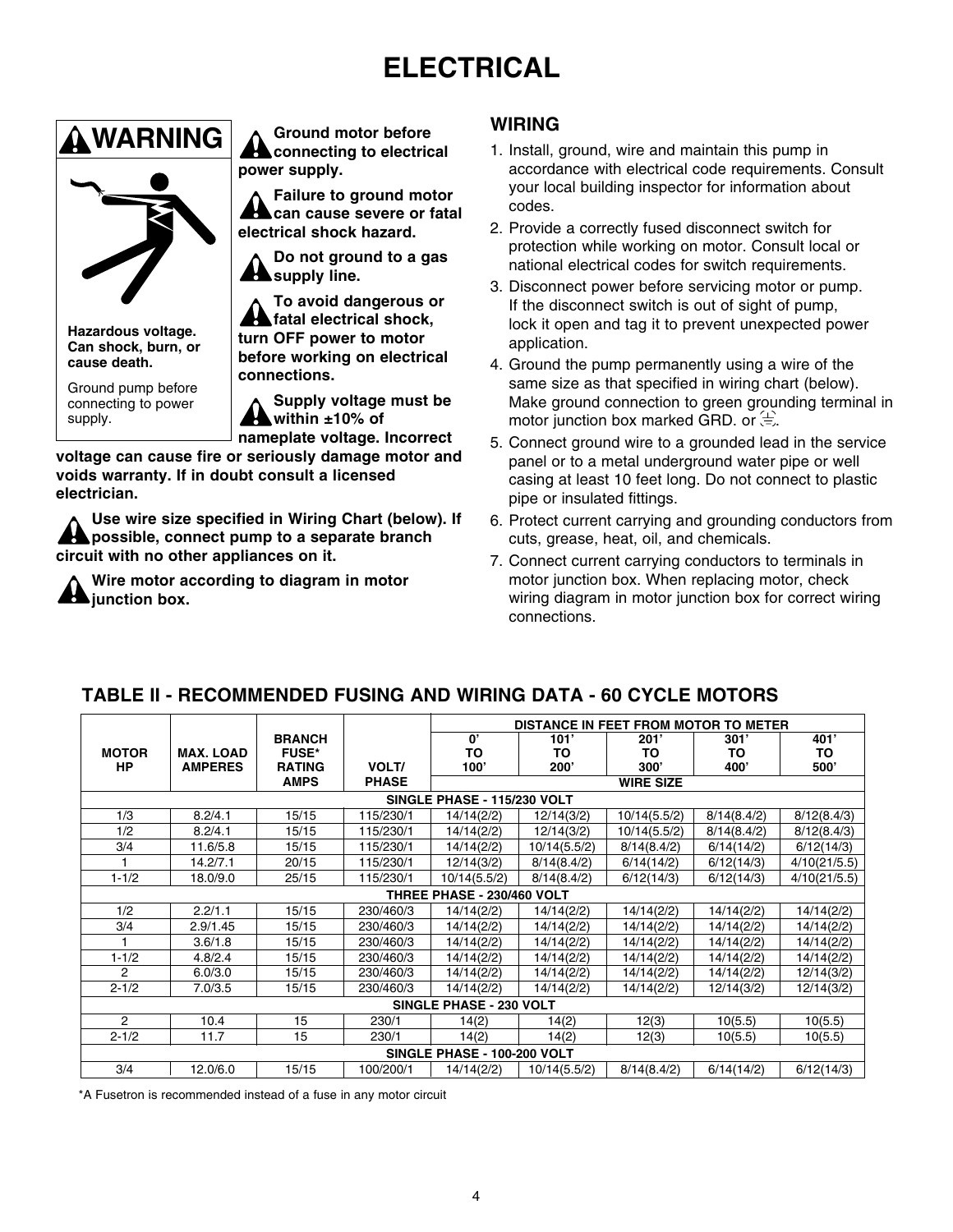# **ELECTRICAL**

- 8. Motor has automatic internal thermal overload protection. If motor has stopped for unknown reasons, thermal overload may restart it unexpectedly, which could cause injury or property damage. Disconnect power before servicing motor.
- 9. If this procedure or the wiring diagrams are confusing, consult a licensed electrician.

Connect wires to motor according to wiring diagram below or in motor junction box. Be sure motor is connected for correct line voltage. If diagram in motor junction box is different from diagram in this manual, follow diagram on motor.

*For All 3-phase Motors:* Follow wiring diagram in motor junction box or on motor nameplate.



**115/230V Dual Voltage 230V Single Voltage**

Figure 3 - Motor wiring connections for 100/200V, 115/230V, and 230V only motors **(single phase).**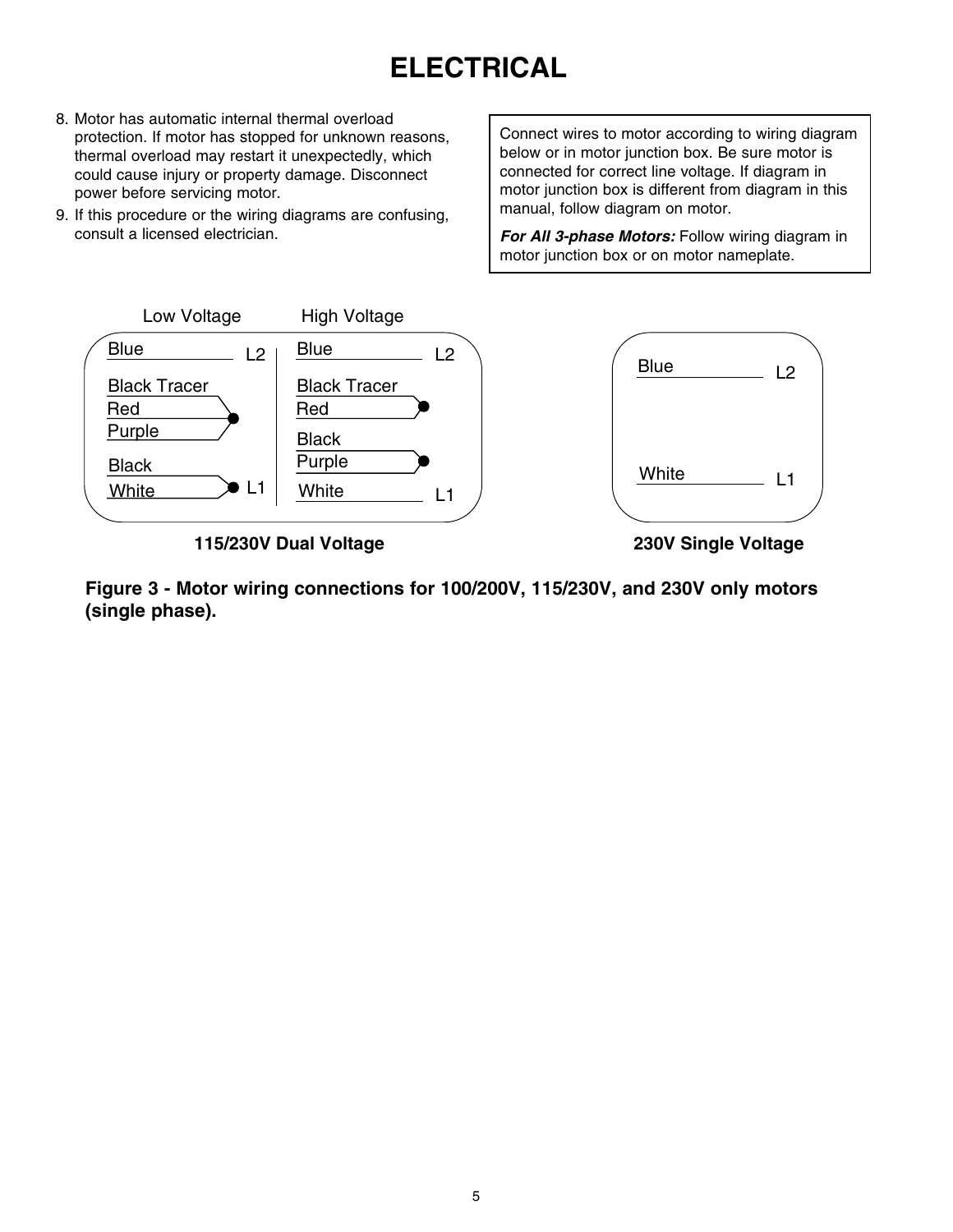## **PUMP SERVICE**

This centrifugal pump requires little or no service other than reasonable care and periodic cleaning. Occasionally, however, a shaft seal may become damaged and must be replaced. The procedure as outlined below will enable you to replace the seal.

**NOTICE:** These mechanical seals are supplied with either a rubber seat ring or a sealing O-Ring. They are completely interchangeable.

**NOTICE**: The highly polished and lapped faces of this seal are easily damaged. Read instructions and handle the seal with care.

Some models are equipped with an impeller screw, which has a left hand thread. Before unscrewing the impeller, remove the impeller screw.

### **Removal of Old Seal**

- 1. After unscrewing impeller (Key No. 5, Page 6), carefully remove rotating part of seal by prying up on sealing washer, using two screwdrivers (see Figure 4A). Use care not to scratch motor shaft.
- 2. Remove seal plate (Key No. 3) from motor and place on flat surface, face down. Use a screwdriver to push ceramic seat out from seal cavity (see Figure 4B).

### **Installation of Floating Seat**

(Figure 4C)

1. Clean polished surface of floating (ceramic) seat with clean cloth.

- 2. Turn seal plate over so seal cavity is up; clean cavity thoroughly.
- 3. Lubricate outside rubber surface or O-ring of ceramic seat with soapy water and press firmly into seal cavity with finger pressure. If seat will not locate properly in this manner, place cardboard washer over polished face of seat and press into seal cavity using a 3/4" socket or 3/4" piece of standard pipe.
- 4. **Dispose of cardboard washer.** Be sure polished surface of seat is free of dirt and has not been damaged by insertion. Remove excess soapy water.

### **Installation of Rotating Part of SEAL UNIT** (Figure 4D)

- 1. Reinstall seal plate using extreme caution not to hit ceramic portion of seal on motor shaft.
- 2. Inspect shaft to make sure that it is clean.
- 3. Clean face of sealing washer with clean cloth.
- 4. Lubricate inside diameter and outer face of rubber drive ring (see Figure 4D) with soapy water and slide assembly on motor shaft (sealing face first) until rubber drive ring hits shaft shoulder.
- 5. Screw impeller on shaft until impeller hub hits shaft shoulder. This will automatically locate seal in place and move the sealing washer face up against the facing seat. Reinstall impeller screw (if used).



**FIGURE 4**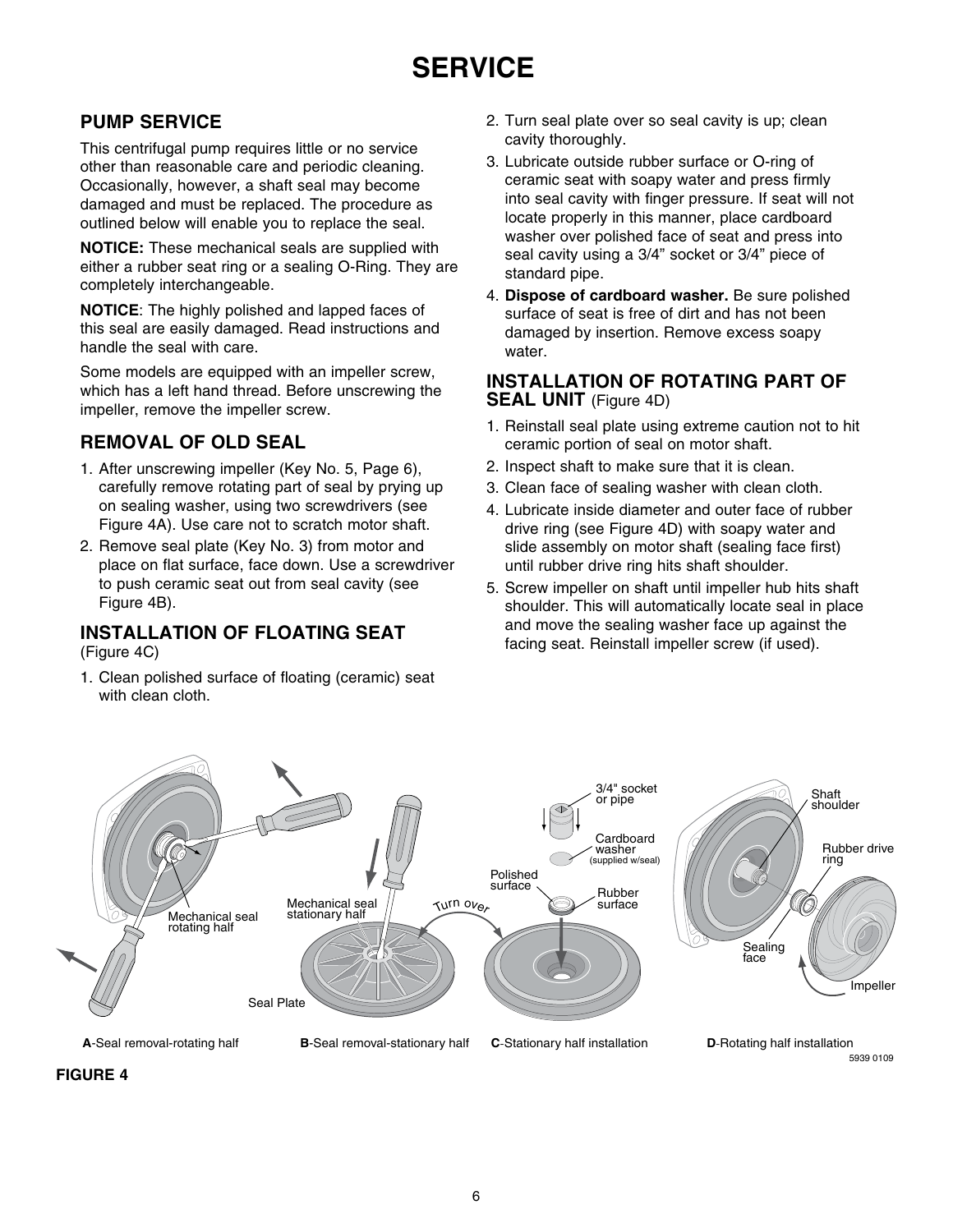| <b>TROUBLE - CAUSES AND REMEDY</b>                                  |                                                              |  |  |  |  |  |
|---------------------------------------------------------------------|--------------------------------------------------------------|--|--|--|--|--|
| <b>TROUBLE AND CAUSE</b>                                            | <b>REMEDY</b>                                                |  |  |  |  |  |
| <b>FAILURE TO PUMP</b>                                              |                                                              |  |  |  |  |  |
| 1. Pump not properly primed.                                        | 1. Make sure pump casing and suction line are full of water. |  |  |  |  |  |
|                                                                     | See priming instructions.                                    |  |  |  |  |  |
| <b>REDUCED CAPACITY AND/OR HEAD</b>                                 |                                                              |  |  |  |  |  |
| 1. Air pockets or leaks in suction line.                            | 1. Check suction piping.                                     |  |  |  |  |  |
| 2. Clogged impeller.                                                | 2. Remove and clean.                                         |  |  |  |  |  |
| <b>PUMP LOSES PRIME</b>                                             |                                                              |  |  |  |  |  |
| 1. Air leaks in suction line.                                       | 1. Check suction piping.                                     |  |  |  |  |  |
| 2. Excessive suction lift and operating<br>too near shut-off point. | 2. Move pump nearer to water level.                          |  |  |  |  |  |
| 3. Water level drops while pumping,                                 | 3. Check water supply. Add length of pipe to suction         |  |  |  |  |  |
| uncovering suction piping.                                          | to keep submerged end under water.                           |  |  |  |  |  |
| <b>MECHANICAL TROUBLES AND NOISE</b>                                |                                                              |  |  |  |  |  |
| 1. Bent shaft and/or damaged bearings.                              | 1. Take motor to authorized motor repair shop.               |  |  |  |  |  |
| 2. Suction and/or discharge piping not                              | 2. See that all piping is supported to relieve strain        |  |  |  |  |  |
| properly supported and anchored.                                    | on pump assembly.                                            |  |  |  |  |  |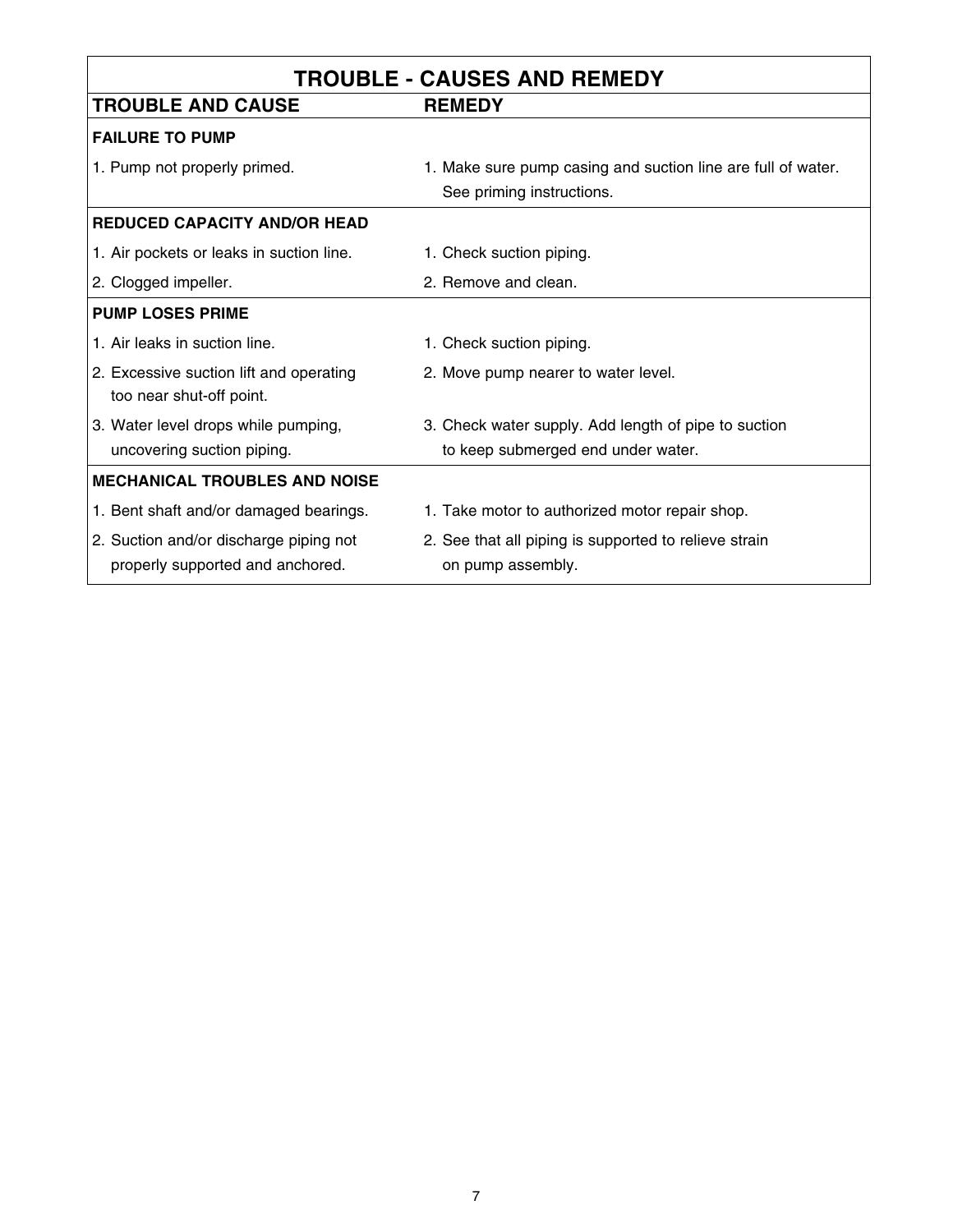

2413T 0496

## **REPAIR PARTS LIST "J" SERIES WITH TEFC MOTORS - HIGH HEAD**

|                |                                             |             | <b>JHGT-52H</b>                   |                       |
|----------------|---------------------------------------------|-------------|-----------------------------------|-----------------------|
| Kev            | Part                                        | No.         | JHG3T-52H                         | JHHG3T-53H            |
| No.            | <b>Description</b>                          | <b>Used</b> | 2 HP                              | $2 - 1/2$ HP          |
| 1              | Motor, 2 HP, 230V, 1 Phase                  | 1           | AE100GL-T                         | AE100G5L-T            |
| 1              | Motor, 2 HP, 230/460V, 3 Phase              |             | AP100GL-T                         | AP100G5L-T            |
| †2             | Water Slinger                               |             | 17351-0009                        | 17351-0009            |
| 3              | Seal Plate                                  |             | C <sub>3</sub> -181               | C <sub>3</sub> -181   |
| †4             | Gasket, Seal Plate                          |             | C <sub>20</sub> -122              | C <sub>20</sub> -122  |
| †5             | <b>Shaft Seal</b>                           | 1           | U109-6A                           | U109-6A               |
| 6              | Impeller                                    | 1           | C105-214PCA                       | C105-214PA            |
| 6A             | Impeller Screw (3 Phase Only)               |             | C <sub>30</sub> -14 <sub>SS</sub> | C <sub>30</sub> -14SS |
| $\overline{7}$ | Volute Assembly with Wear Ring              |             | C101-264B                         | C101-264B             |
| 7A             | Wear Ring                                   |             | C <sub>23</sub> -19               | C <sub>23</sub> -19   |
| 8              | Pipe Plug, 1/4" NPT Hex Hd.                 | 3           | U78-941ZPV                        | U78-941ZPV            |
| 9              | Base                                        |             | $J104-9A$                         | J104-9A               |
| 9A             | Motor Pad                                   |             | $C35-5$                           | C <sub>35</sub> -5    |
| 10             | Socket Head Capscrew, 3/8" - 16 x 1-1/4" Lg | 4           | U30-104ZP                         | U30-104ZP             |

| <b>SERVICE KIT</b>                             |  |        |        |  |  |  |
|------------------------------------------------|--|--------|--------|--|--|--|
| Seal and Gasket Kit (J Series)                 |  | PP1700 | PP1700 |  |  |  |
| <b>NOTE:</b> † Included in Seal and Gasket Kit |  |        |        |  |  |  |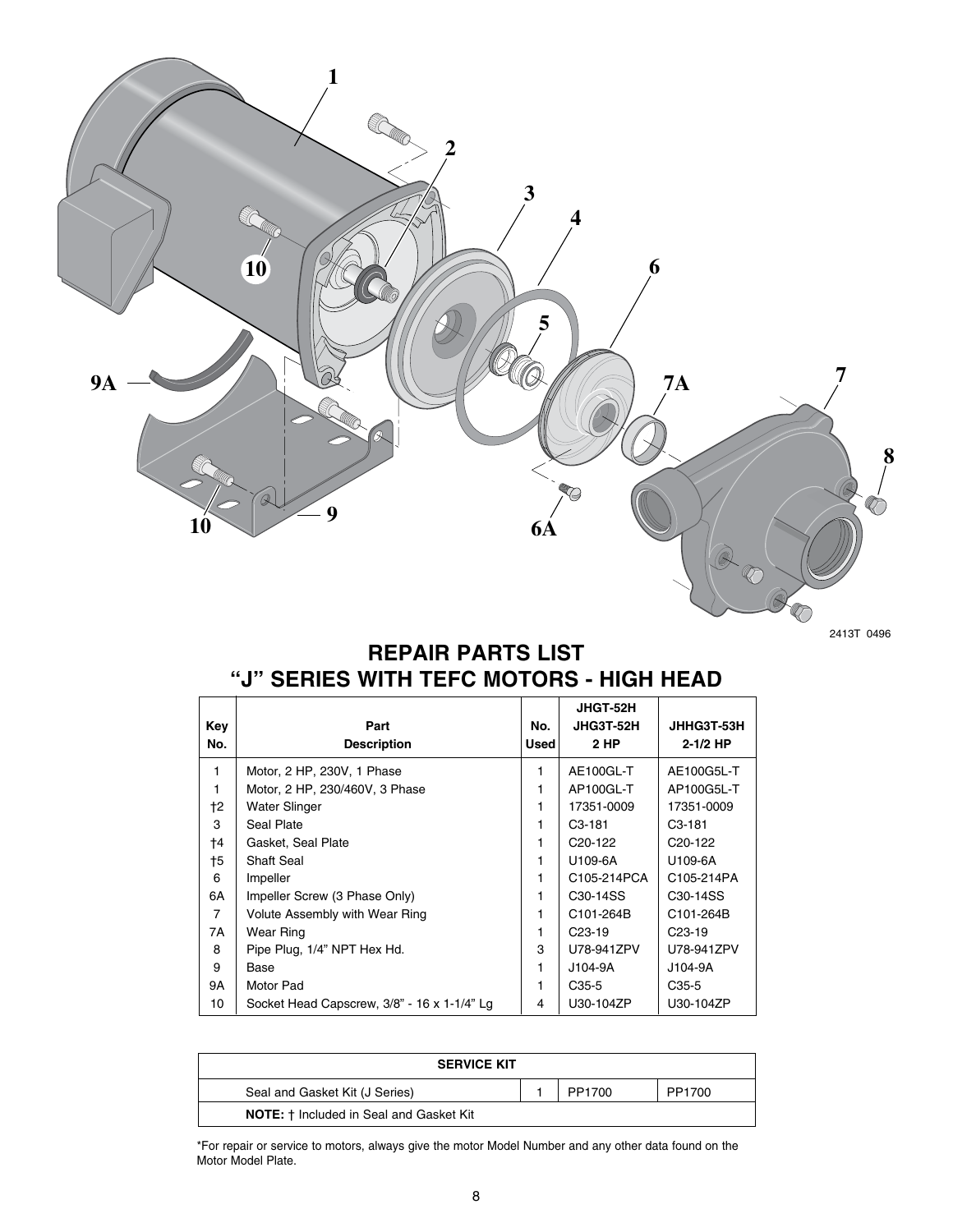## **REPAIR PARTS LIST "J" SERIES WITH TEFC MOTORS - HIGH HEAD**

| Key         | Part                                         | No.         | JHBT-61H             | JHCT-61H<br>JHC3T-61H | JHDT-62H<br>JHD3T-62H | JHET-63H<br>JHE3T-63H | JHFT-51H<br>JHF3T-51H |
|-------------|----------------------------------------------|-------------|----------------------|-----------------------|-----------------------|-----------------------|-----------------------|
| No.         | <b>Description</b>                           | <b>Used</b> | $1/3$ HP             | $1/2$ HP              | 3/4 HP                | 1 HP                  | $1-1/2$ HP            |
|             | Motor, 115V, 1 Phase                         |             | A100BH-T             | -                     |                       |                       | -                     |
|             | Motor, 115/230V, 1 Phase                     |             |                      | A100CL-T              | A100DL-T              | A100EL-T              | A100FL-T              |
|             | Motor., 230/460V, 3 Phase                    |             |                      | AP100CL-T             | AP100DL-T             | AP100EL-T             | AP100FL-T             |
| $+2$        | <b>Water Slinger</b>                         |             | 17351-0009           | 17351-0009            | 17351-0009            | 17351-0009            | 17351-0009            |
| 3           | Seal Plate                                   |             | C3-1042P             | C3-1042P              | C3-1042P              | C3-1042P              | C3-1042P              |
| $\dagger$ 4 | Gasket, Seal Plate                           |             | C <sub>20</sub> -121 | C <sub>20</sub> -121  | C <sub>20</sub> -121  | C <sub>20</sub> -121  | C <sub>20</sub> -121  |
| $\dagger$ 5 | <b>Shaft Seal</b>                            |             | U109-6A              | U109-6A               | U109-6A               | U109-6A               | U109-6A               |
| 6           | Impeller, Single Phase                       |             | C105-92PN            | C105-92PN             | C105-92PM             | C105-92PL             | C105-92PB             |
| 6           | Impeller, Three Phase                        |             |                      | C105-92PNA            | C105-92PMA            | C105-92PLA            | C105-92PBA            |
| 6A          | <b>Impeller Screw</b>                        |             |                      | C30-14SS              | C30-14SS              | C30-14SS              | C30-14SS              |
| 7           | Volute Assembly with Wear Ring               |             | C101-284A            | C101-284A             | C101-284A             | C101-284A             | C101-284A             |
| 7A          | <b>Wear Ring</b>                             |             | C <sub>23</sub> -27  | C <sub>23</sub> -27   | C <sub>23</sub> -27   | C <sub>23</sub> -27   | C <sub>23</sub> -27   |
| 8           | Pipe Plug, 1/4" NPT Hex Hd.                  |             | U78-941ZPV           | U78-941ZPV            | U78-941ZPV            | U78-941ZPV            | U78-941ZPV            |
| 9           | Base                                         |             | J104-9A              | J104-9A               | J104-9A               | J104-9A               | J104-9A               |
| <b>9A</b>   | Motor Pad                                    |             | C <sub>35</sub> -5   | C <sub>35</sub> -5    | $C35-5$               | C <sub>35</sub> -5    | C <sub>35</sub> -5    |
| 10          | Socket Head Capscrew, 3/8" - 16 x 1-1/4" Lg. | 4           | U30-104ZP            | U30-104ZP             | U30-104ZP             | U30-104ZP             | U30-104ZP             |

| <b>SERVICE KIT</b>                             |  |        |        |        |        |        |  |  |
|------------------------------------------------|--|--------|--------|--------|--------|--------|--|--|
| Seal and Gasket Kit (J Series)                 |  | PP1700 | PP1700 | PP1700 | PP1700 | PP1700 |  |  |
| <b>NOTE:</b> † Included in Seal and Gasket Kit |  |        |        |        |        |        |  |  |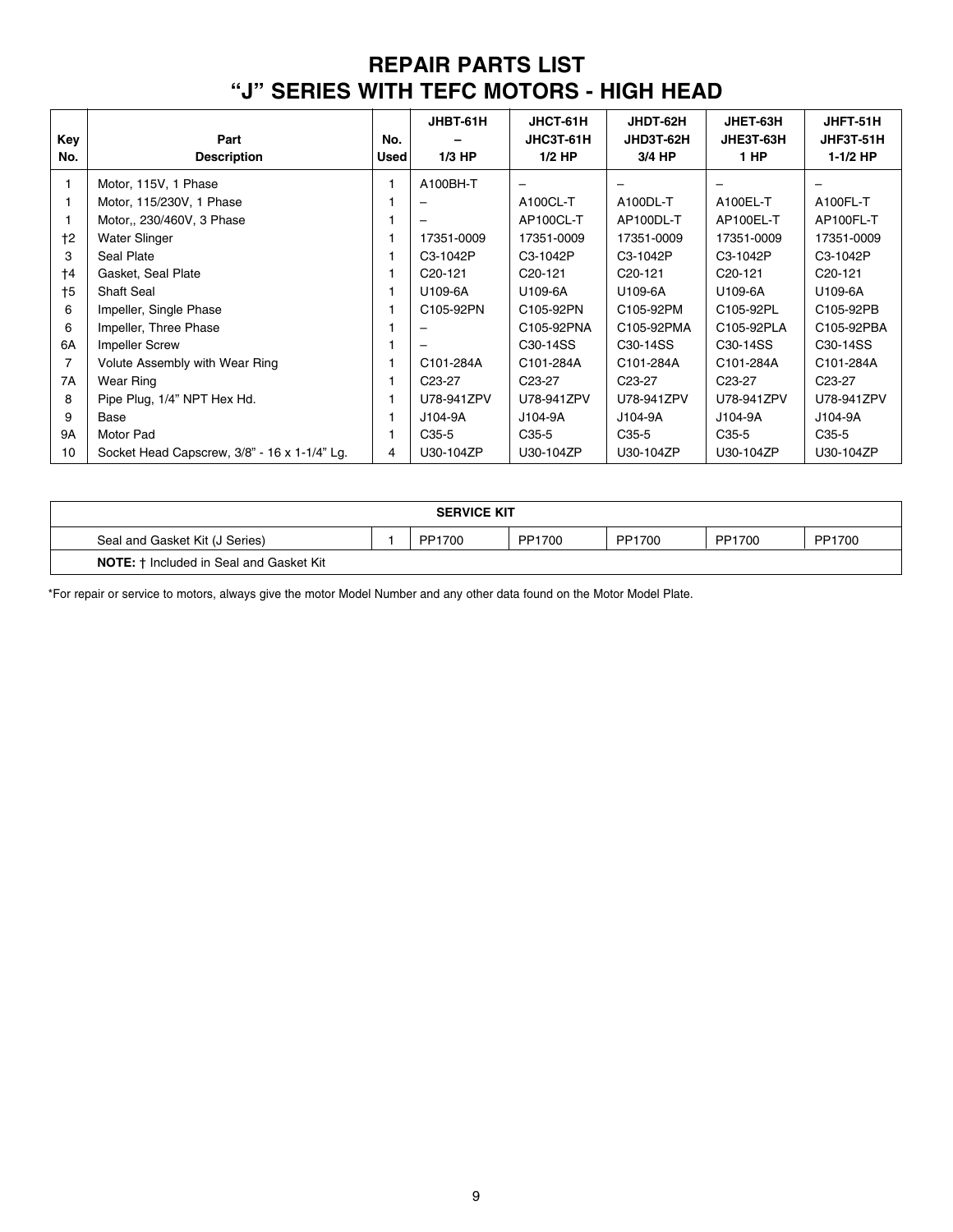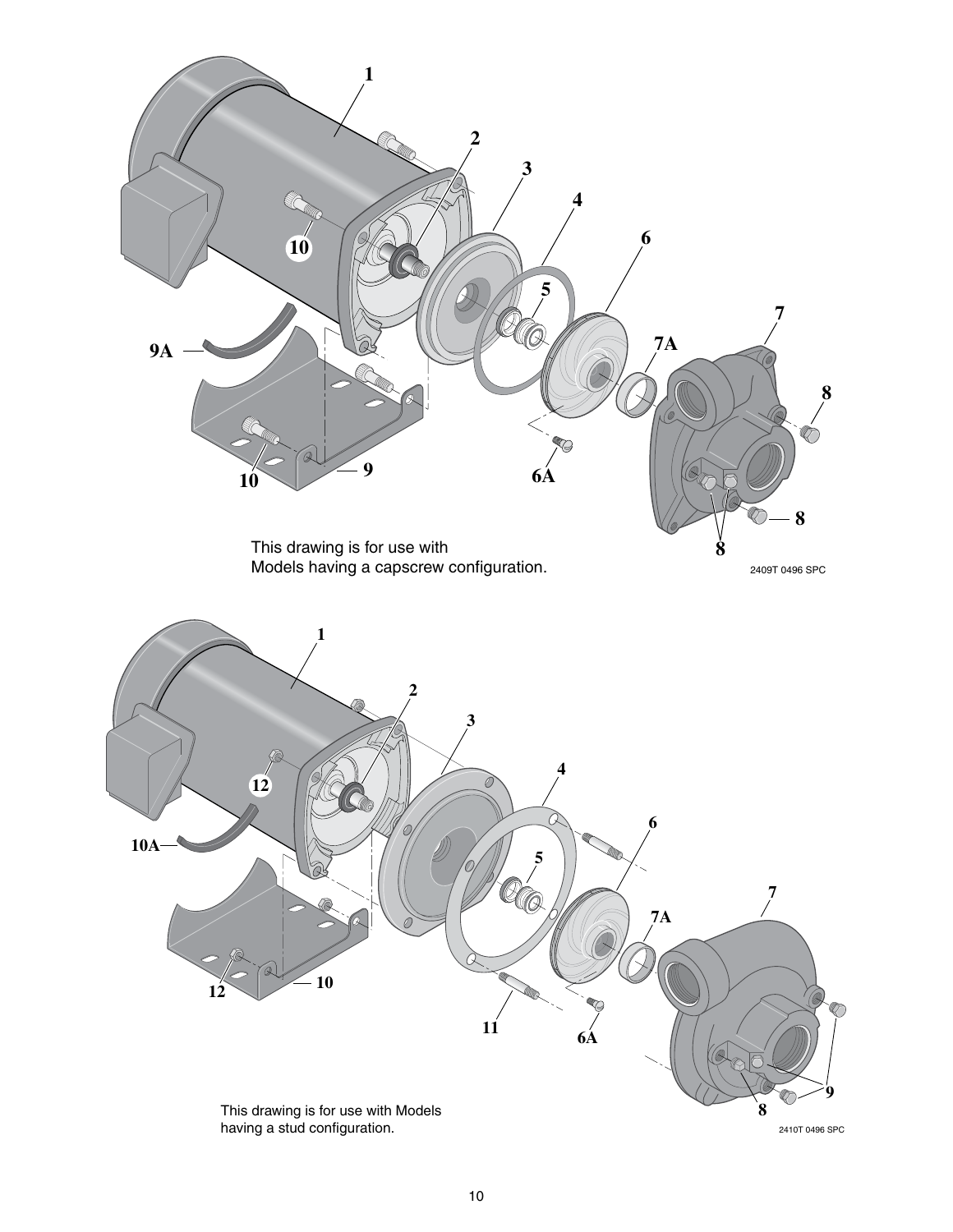## **REPAIR PARTS LIST "J" SERIES WITH TEFC MOTORS - MEDIUM HEAD**

|                |                                              |             | <b>JMBT-56</b>      | <b>JMCT-56</b>      | <b>JMDT-57</b>                   | <b>JMET-58</b>                   |
|----------------|----------------------------------------------|-------------|---------------------|---------------------|----------------------------------|----------------------------------|
| Key            | Part                                         | No.         |                     | <b>JMC3T-56</b>     | <b>JMD3T-57</b>                  | <b>JME3T-58</b>                  |
| No.            | <b>Description</b>                           | <b>Used</b> | $1/3$ HP            | $1/2$ HP            | 3/4 HP                           | 1 HP                             |
| 1              | Motor, 115V, 1 Phase                         |             | A100BH-T            |                     |                                  |                                  |
|                | Motor, 115/230V, 1 Phase                     |             |                     | A100CL-T            | A100DL-T                         | A100EL-T                         |
|                | Motor, 230/460V, 3 Phase                     |             |                     | AP100CL-T           | AP100DL-T                        | AP100EL-T                        |
| $\overline{2}$ | <b>Water Slinger</b>                         |             | 17351-0009          | 17351-0009          | 17351-0009                       | 17351-0009                       |
| 3              | Seal Plate                                   |             | $N3-8$              | $N3-8$              | $N3-8$                           | $N3-8$                           |
| 4              | Gasket, Seal Plate                           |             | N <sub>20</sub> -26 | N <sub>20</sub> -26 | N <sub>20</sub> -26              | N <sub>20</sub> -26              |
| 5              | <b>Shaft Seal</b>                            |             | U109-6A             | U109-6A             | U109-6A                          | U109-6A                          |
| 6              | Impeller, Single Phase                       |             | J105-42PHA          | J105-42PHA          | J105-42PJA                       | J105-42P                         |
| 6              | Impeller, Three Phase                        |             |                     | J105-42PHA          | J105-42PJA                       | J105-42PPA                       |
| 6A             | <b>Impeller Screw</b>                        |             |                     | C30-6SS             | C <sub>30</sub> -6 <sub>SS</sub> | C <sub>30</sub> -6 <sub>SS</sub> |
| 7              | Volute Assembly with Wear Ring               |             | C101-122E           | C101-122E           | C101-122E                        | C <sub>101</sub> -122            |
| 7A             | <b>Wear Ring</b>                             |             | N <sub>23</sub> -7  | N <sub>23</sub> -7  | N23-7                            | N23-7                            |
| 8              | Pipe Plug, 1/4" NPT Hex Hd.                  | 4           | U78-941ZPV          | U78-941ZPV          | U78-941ZPV                       | U78-941ZPV                       |
| 9              | Base                                         |             | J104-9A             | J104-9A             | J104-9A                          | J104-9A                          |
| 9A             | Motor Pad                                    |             | C <sub>35</sub> -5  | $C35-5$             | C <sub>35</sub> -5               | C <sub>35</sub> -5               |
| 10             | Socket Head Capscrew, 3/8" - 16 x 1-1/4" Lg. | 4           | U30-104ZP           | U30-104ZP           | U30-104ZP                        | U30-104ZP                        |

| <b>SERVICE KIT</b>                             |  |        |        |        |        |  |  |
|------------------------------------------------|--|--------|--------|--------|--------|--|--|
| Seal and Gasket Kit (J Series)                 |  | PP1700 | PP1700 | PP1700 | PP1700 |  |  |
| <b>NOTE:</b> † Included in Seal and Gasket Kit |  |        |        |        |        |  |  |

\*For repair or service to motors, always give the motor Model Number and any other data found on the Motor Model Plate.

| Key<br>No.     | Part<br><b>Description</b>     | No.<br><b>Used</b> | <b>JMFT-40</b><br><b>JMF3T-40</b><br>1-1/2 HP | <b>JMGT-41</b><br><b>JMG3T-41</b><br>2 HP |
|----------------|--------------------------------|--------------------|-----------------------------------------------|-------------------------------------------|
| $\mathbf{1}$   | Motor, 115/230V, 1 Phase       | 1                  | A100FL-T                                      | AE100GL-T                                 |
| 1              | Motor, 230/460V, 3 Phase       | 1                  | AP100FL-T                                     | AP100GL-T                                 |
| 2              | <b>Water Slinger</b>           | 1                  | 17351-0009                                    | 17351-0009                                |
| 3              | Seal Plate                     | 1                  | $C3-52$                                       | $C3-52$                                   |
| 4              | Gasket, Seal Plate             | 1                  | $C20-21$                                      | $C20-21$                                  |
| 5              | Shaft Seal                     | 1                  | U109-6A                                       | U109-6A                                   |
| 6              | Impeller, Single Phase         | 1                  | C105-114PC                                    | C105-114PA                                |
| 6              | Impeller, Three Phase          | 1                  | C105-114PCA                                   | C105-114PA                                |
| 6A             | <b>Impeller Screw</b>          | 1                  | C <sub>30</sub> -14SS                         | C <sub>30</sub> -14 <sub>SS</sub>         |
| $\overline{7}$ | Volute Assembly with Wear Ring | 1                  | C <sub>101</sub> -123                         | C101-123                                  |
| 7A             | <b>Wear Ring</b>               | 1                  | $C23-19$                                      | C <sub>23</sub> -19                       |
| 8              | Pipe Plug, 1/4" NPT Sq. Hd.    | 1                  | U78-57DT                                      | U78-57DT                                  |
| 9              | Pipe Plug, 1/4" NPT Hex Hd.    | 3                  | U78-941ZPV                                    | U78-941ZPV                                |
| 10             | Base                           | 1                  | J104-9                                        | $J104-9$                                  |
| 10A            | Motor Pad                      | 1                  | C <sub>35</sub> -5                            | $C35-5$                                   |
| 11             | Stud, 3/8 - 16 x 1-13/16"      | 4                  | U30-35SS                                      | U30-35SS                                  |
| 12             | Hex Nut, 3/8 - 16              | 4                  | U36-38ZP                                      | U36-38ZP                                  |

| <b>SERVICE KIT</b>                             |  |        |        |  |  |  |
|------------------------------------------------|--|--------|--------|--|--|--|
| Seal and Gasket Kit (J Series)                 |  | PP1700 | PP1700 |  |  |  |
| <b>NOTE:</b> † Included in Seal and Gasket Kit |  |        |        |  |  |  |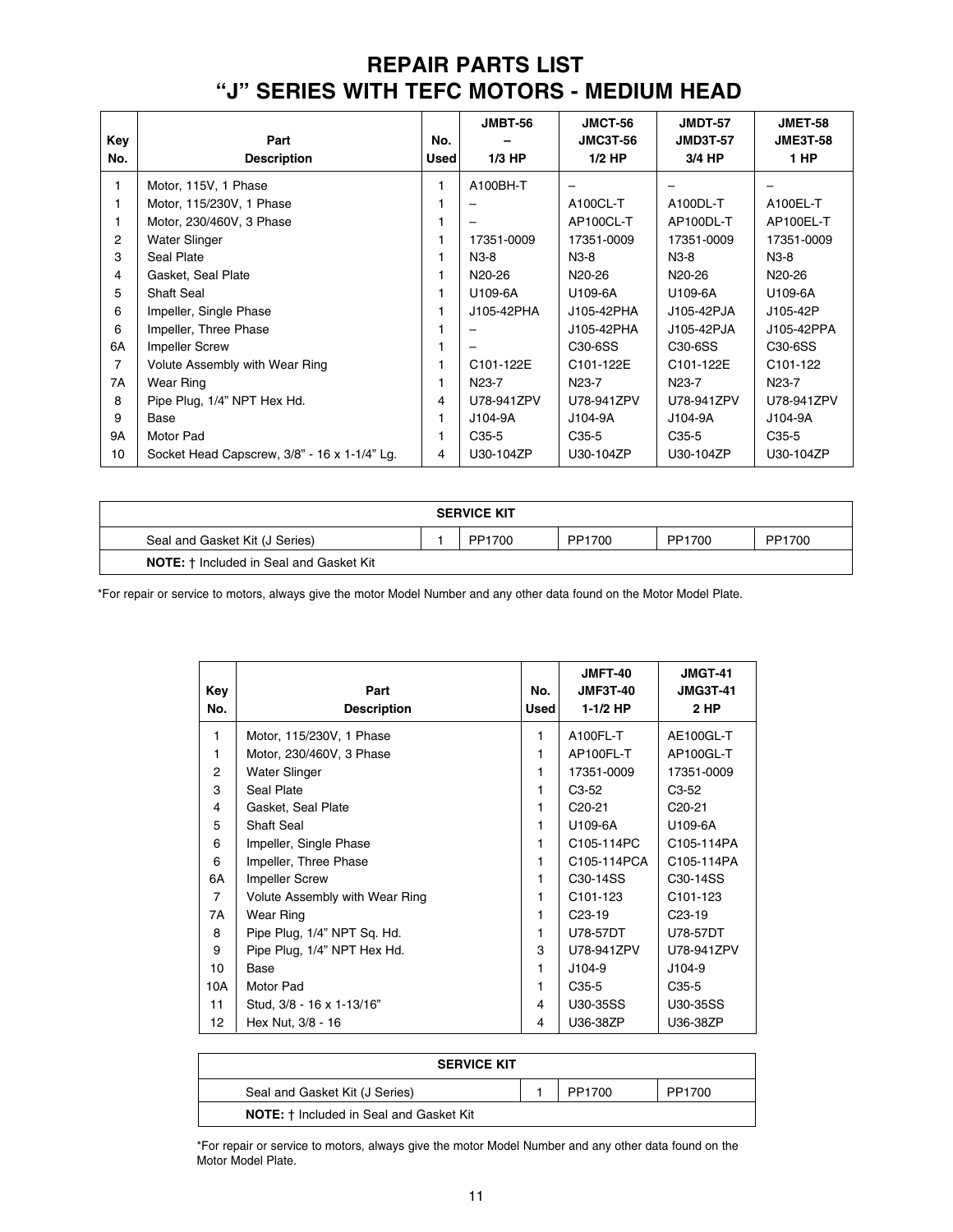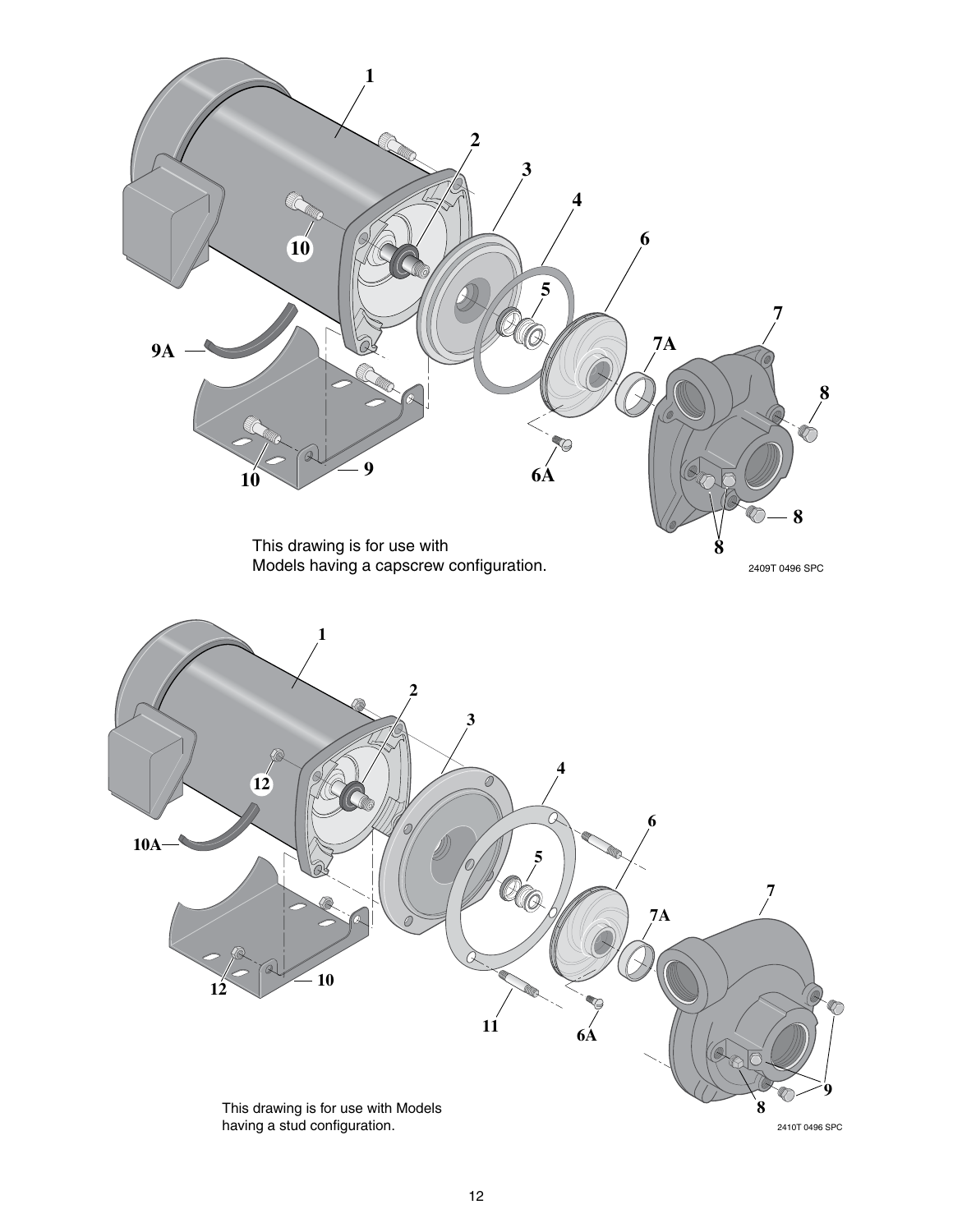## **REPAIR PARTS LIST "JB" SERIES WITH TEFC MOTORS - MEDIUM HEAD**

| Key<br>No.     | Part<br><b>Description</b>                    | No.<br><b>Used</b> | <b>JBMBT-56S</b><br>$1/3$ HP | <b>JBMCT-56S</b><br>JBMC3T-56S<br>$1/2$ HP | <b>JBMDT-57S</b><br><b>JBMD3T-57S</b><br>3/4 HP | <b>JBMET-58S</b><br><b>JBME3T-58S</b><br>1 HP |
|----------------|-----------------------------------------------|--------------------|------------------------------|--------------------------------------------|-------------------------------------------------|-----------------------------------------------|
| 1              | Motor, 115V, 1 Phase                          |                    | A100BH-T                     | -                                          |                                                 |                                               |
| 1              | Motor, 115/230V, 1 Phase                      |                    |                              | A100CL-T                                   | A100DL-T                                        | A100EL-T                                      |
| 1              | Motor, 230/460V, 3 Phase                      |                    |                              | AP100CL-T                                  | AP100DL-T                                       | AP100EL-T                                     |
| $\overline{c}$ | <b>Water Slinger</b>                          |                    | 17351-0009                   | 17351-0009                                 | 17351-0009                                      | 17351-0009                                    |
| 3              | Seal Plate                                    |                    | $N3-8$                       | $N3-8$                                     | $N3-8$                                          | $N3-8$                                        |
| 4              | Gasket, Seal Plate                            |                    | N <sub>20</sub> -26          | N <sub>20</sub> -26                        | N <sub>20</sub> -26                             | N <sub>20</sub> -26                           |
| 5              | Shaft Seal                                    |                    | U109-6A                      | U109-6A                                    | -                                               | U109-6A                                       |
| 5              | Shaft Seal*                                   |                    |                              |                                            | U109-118                                        | U109-118                                      |
| 6              | Impeller, Single Phase                        |                    | J105-42MA                    | J105-42MA                                  |                                                 | J105-42NA                                     |
| 6              | Impeller, Three Phase                         |                    |                              | C105-42CA                                  | J105-42BA                                       | J105-42HA                                     |
| 6A             | <b>Impeller Screw</b>                         |                    |                              | C <sub>30</sub> -6SS                       | C <sub>30</sub> -6 <sub>SS</sub>                | C <sub>30</sub> -6SS                          |
| 7              | Volute Assembly with Wear Ring                |                    | C101-122E                    | C101-122E                                  | C101-122E                                       | C <sub>101</sub> -122                         |
| 7A             | Wear Ring                                     |                    | N <sub>23</sub> -7           | N <sub>23</sub> -7                         | N23-7                                           | N <sub>23</sub> -7                            |
| 8              | Pipe Plug, 1/4" NPT Hex Hd.                   | 4                  | U78-941ZPV                   | U78-941ZPV                                 | U78-941ZPV                                      | U78-941ZPV                                    |
| 9              | Base                                          |                    | J104-9A                      | J104-9A                                    | J104-9A                                         | J104-9A                                       |
| <b>9A</b>      | Motor Pad                                     |                    | $C35-5$                      | $C35-5$                                    | $C35-5$                                         | $C35-5$                                       |
| 10             | Socket Head Capscrew, 3/8" - 16 x 1-1/4" Lg.† | 4                  | U30-104ZP                    | U30-104ZP                                  | U30-104ZP                                       | U30-104ZP                                     |

| <b>SERVICE KIT</b>                             |  |        |        |        |        |
|------------------------------------------------|--|--------|--------|--------|--------|
| Seal and Gasket Kit (J Series)                 |  | PP1700 | PP1700 | PP1700 | PP1700 |
| <b>NOTE:</b> † Included in Seal and Gasket Kit |  |        |        |        |        |

\*For repair or service to motors, always give the motor Model Number and any other data found on the Motor Model Plate. † Model JBMET-58S uses (2) U30-104ZP and (2) U30-778SS.

| Key<br>No. | Part<br><b>Description</b>     | No.<br>Used | <b>JBMFT-40S</b><br><b>JBMF3T-40S</b><br>$1-1/2$ HP | <b>JBMGT-41S</b><br><b>JBMG3T-41S</b><br>2 HP | <b>JBMMGT-59S</b><br>JBMMG3T-59S<br>$2 - 1/2$ HP |
|------------|--------------------------------|-------------|-----------------------------------------------------|-----------------------------------------------|--------------------------------------------------|
| 1          | Motor, 115/230V, 1 Phase       | 1           | A100FL-T                                            |                                               |                                                  |
| 1          | Motor, 230/460V, 3 Phase       |             | AP100FL-T                                           | AP100GL-T                                     | AP100G5L-T                                       |
| 1          | Motor, 230V, 1 Phase           |             |                                                     | AE100GL-T                                     | AE100G5L-T                                       |
| 2          | Water Slinger                  |             | 17351-0009                                          | 17351-0009                                    | 17351-0009                                       |
| 3          | Seal Plate                     |             | $C3-52$                                             | $C3-52$                                       | $C3-52$                                          |
| 4          | Gasket, Seal Plate             |             | C <sub>20</sub> -21                                 | C <sub>20</sub> -21                           | C <sub>20</sub> -21                              |
| 5          | <b>Shaft Seal</b>              |             | U109-6A                                             | U109-6A                                       | U109-6A                                          |
| 6          | Impeller, Single Phase         |             | C105-79B                                            |                                               |                                                  |
| 6          | Impeller, Three Phase          |             | C105-79BA                                           | C105-73BA                                     | C105-80DA                                        |
| 6A         | <b>Impeller Screw</b>          |             | C <sub>30</sub> -14SS                               | C <sub>30</sub> -14SS                         | C <sub>30</sub> -14SS                            |
| 7          | Volute Assembly with Wear Ring |             | C <sub>101</sub> -123                               | C <sub>101</sub> -123                         | C101-123B                                        |
| 7A         | <b>Wear Ring</b>               |             | C <sub>23</sub> -19                                 | C <sub>23</sub> -19                           | C <sub>23</sub> -19                              |
| 8          | Pipe Plug, 1/4" NPT Sq. Hd.    | 1           | U78-57DT                                            | U78-57DT                                      | U78-57DT                                         |
| 9          | Pipe Plug, 1/4" NPT Hex Hd.    | 3           | U78-941ZPV                                          | U78-941ZPV                                    | U78-941ZPV                                       |
| 10         | Base                           |             | J104-9A                                             | J104-9A                                       | J104-9A                                          |
| 10A        | Motor Pad                      |             | $C35-5$                                             | $C35-5$                                       | $C35-5$                                          |
| 11         | Stud, 3/8 - 16 x 2"            | 4           | U30-35SS                                            | U30-35SS                                      | U30-35SS                                         |
| 12         | Hex Nut, 3/8 - 16              | 4           | U36-38ZP                                            | U36-38ZP                                      | U36-38ZP                                         |

| <b>SERVICE KIT</b>                             |  |        |        |        |  |  |
|------------------------------------------------|--|--------|--------|--------|--|--|
| Seal and Gasket Kit (J Series)                 |  | PP1700 | PP1700 | PP1700 |  |  |
| <b>NOTE:</b> † Included in Seal and Gasket Kit |  |        |        |        |  |  |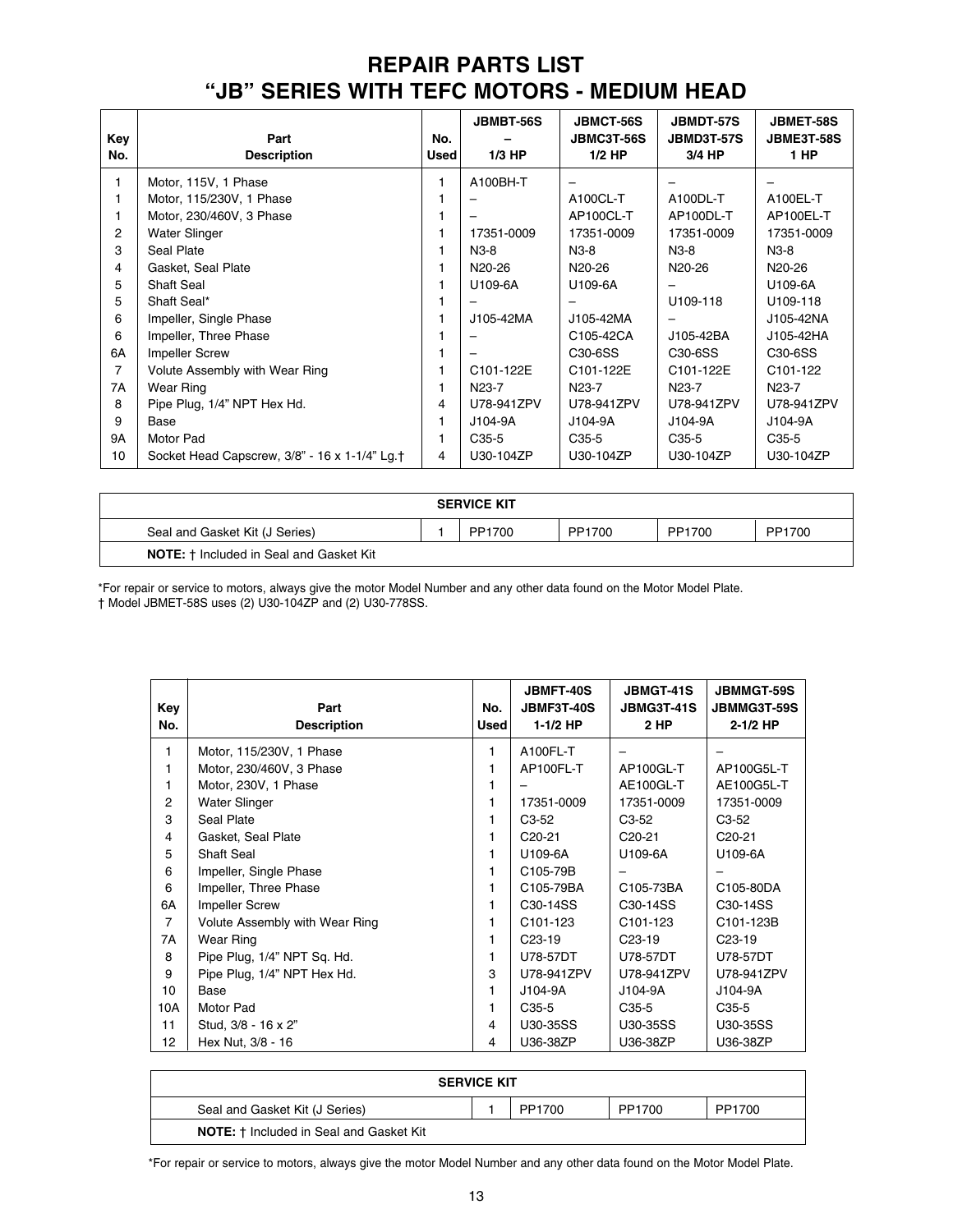

2413T 0496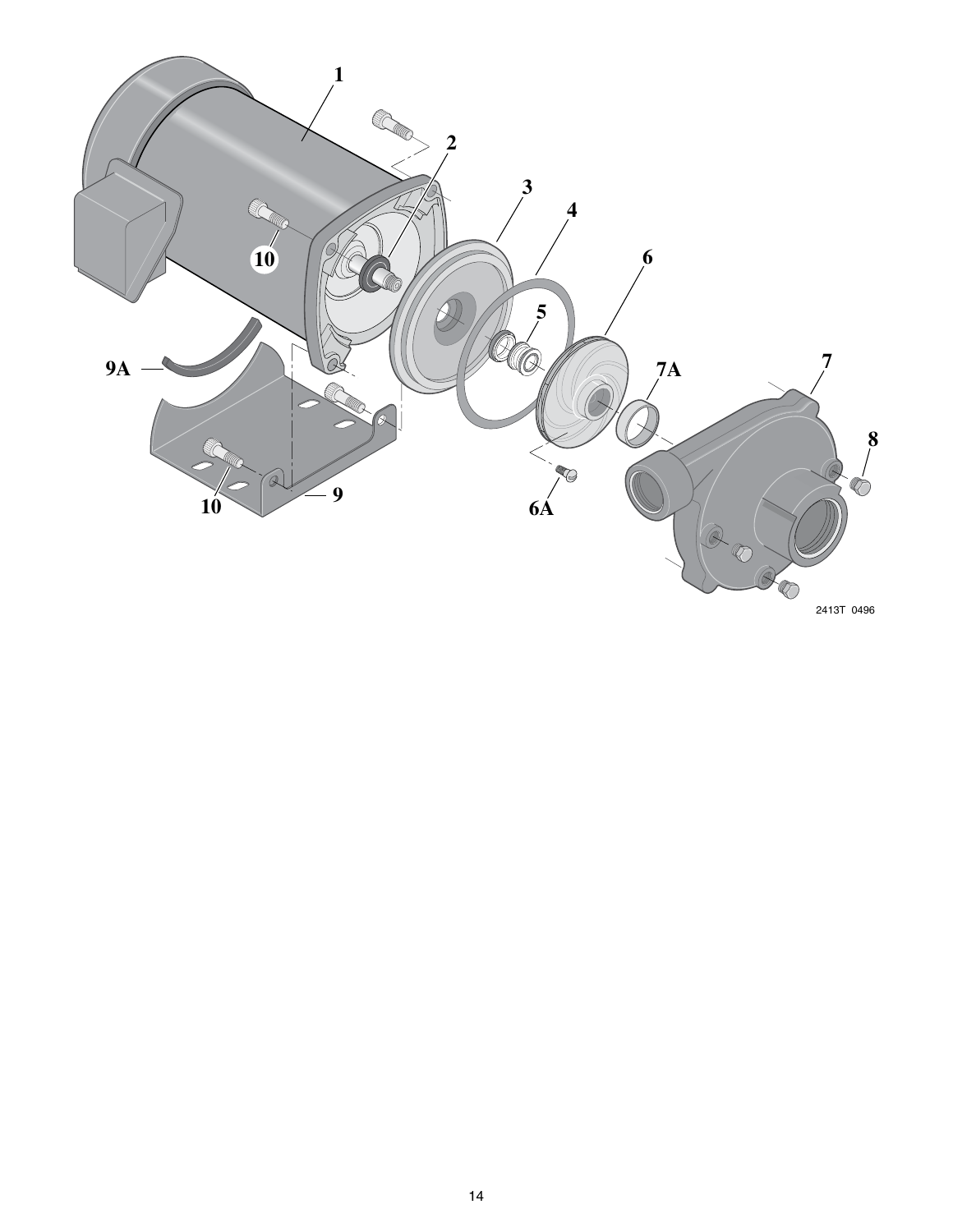## **REPAIR PARTS LIST "JBH" SERIES WITH TEFC MOTORS**

|           |                                              |             | JBHBT-61S            | JBHCT-61S<br>JBHC3T-61S  | JBHDT-62S<br>JBHD3T-62S | JBHET-63S<br>JBHE3T-63S | <b>JBHFT-51S</b><br>JBHF3T-51S |
|-----------|----------------------------------------------|-------------|----------------------|--------------------------|-------------------------|-------------------------|--------------------------------|
| Key       | Part                                         | No.         |                      |                          | <b>JBH2DT-62S</b>       |                         |                                |
| No.       | <b>Description</b>                           | <b>Used</b> | $1/3$ HP             | $1/2$ HP                 | 3/4 HP                  | 1 HP                    | 1-1/2 HP                       |
| 1         | Motor, 115V, 1 Phase                         | 1           | A100BH-T             | $\overline{\phantom{0}}$ |                         |                         |                                |
|           | Motor, 115/230V, 1 Phase                     |             |                      | A100CL-T                 | A100DL-T                | A100EL-T                | A100FL-T                       |
|           | Motor, 100/200V, 1 Phase                     |             |                      |                          | J218-896D               |                         |                                |
|           | Motor, 230/460V, 3 Phase                     |             |                      | AP100CL-T                | AP100DL-T               | AP100EL-T               | AP100FL-T                      |
| $+2$      | <b>Water Slinger</b>                         |             | 17351-0009           | 17351-0009               | 17351-0009              | 17351-0009              | 17351-0009                     |
| 3         | Seal Plate                                   |             | C3-1042P             | C3-1042P                 | C3-1042P                | C3-1042P                | C3-1042P                       |
| $+4$      | Gasket, Seal Plate                           |             | C <sub>20</sub> -121 | C <sub>20</sub> -121     | C <sub>20</sub> -121    | C <sub>20</sub> -121    | C <sub>20</sub> -121           |
| $+5$      | <b>Shaft Seal</b>                            |             | U109-6A              | U109-6A                  | U109-6A                 | U109-6A                 | U109-6A                        |
| 6         | Impeller, Single Phase                       |             | C5-256BA             | C5-256BA                 | C105-94B                | C5-254BA                | C5-254BC                       |
| 6         | Impeller, Three Phase                        |             |                      | C5-256BA                 | C105-94BA               | C5-254BA                | C5-254BC                       |
| 6A        | <b>Impeller Screw</b>                        |             | C30-14SS             | C <sub>30</sub> -14SS    | C <sub>30</sub> -14SS   | C <sub>30</sub> -14SS   | C30-14SS                       |
| 7         | Volute Assembly with Wear Ring               |             | C101-284A            | C101-284A                | C101-284A               | C101-284A               | C101-284A                      |
| 7A        | Wear Ring                                    |             | C <sub>23</sub> -27  | C <sub>23</sub> -27      | C <sub>23</sub> -27     | C <sub>23</sub> -27     | C <sub>23</sub> -27            |
| 8         | Pipe Plug, 1/4" NPT Hex Hd.                  | 3           | U78-941ZPV           | U78-941ZPV               | U78-941ZPV              | U78-941ZPV              | U78-941ZPV                     |
| 9         | Base                                         |             | J104-9A              | J104-9A                  | J104-9A                 | J104-9A                 | J104-9A                        |
| <b>9A</b> | Motor Pad                                    |             | C <sub>35</sub> -5   | C <sub>35</sub> -5       | C <sub>35</sub> -5      | $C35-5$                 | C <sub>35</sub> -5             |
| 10        | Socket Head Capscrew, 3/8" - 16 x 1-1/4" Lg. | 4           | U30-104ZP            | U30-104ZP                | U30-104ZP               | U30-104ZP               | U30-104ZP                      |

| <b>SERVICE KIT</b>                             |  |        |        |        |        |        |
|------------------------------------------------|--|--------|--------|--------|--------|--------|
| Seal and Gasket Kit (JBH Series)               |  | PP1700 | PP1700 | PP1700 | PP1700 | PP1700 |
| <b>NOTE:</b> † Included in Seal and Gasket Kit |  |        |        |        |        |        |

\*For repair or service to motors, always give the motor Model Number and any other data found on the Motor Model Plate.

| Key            | Part                                              | No.            | <b>JBHGT-52S</b><br>JBHG3T-52S | <b>JBHHGT-53H</b>    |  |  |  |  |
|----------------|---------------------------------------------------|----------------|--------------------------------|----------------------|--|--|--|--|
| No.            | <b>Description</b>                                | <b>Used</b>    | 2 HP                           | $2 - 1/2$ HP         |  |  |  |  |
| 1              | Motor, 230V, 1 Phase                              | 1              | AE100GL-T                      | AE100G5L-T           |  |  |  |  |
| 1              | Motor, 230/460V, 3 Phase                          | 1              | AP100GL-T                      | AP100G5L-T           |  |  |  |  |
| †2             | <b>Water Slinger</b>                              | 1              | 17351-0009                     | C69-2                |  |  |  |  |
| 3              | Seal Plate                                        | 1              | $C3-181$                       | C <sub>3</sub> -181  |  |  |  |  |
| †4             | Gasket, Seal Plate                                | 1              | C <sub>20</sub> -122           | C <sub>20</sub> -122 |  |  |  |  |
| †5             | Shaft Seal                                        | 1              | U109-6A                        | U109-6A              |  |  |  |  |
| 6              | Impeller                                          | 1              | C5-257BB                       | C <sub>5</sub> -257B |  |  |  |  |
| 6A             | <b>Impeller Screw</b>                             | 1              | C30-14SS                       | C30-14SS             |  |  |  |  |
| $\overline{7}$ | Volute Assembly with Wear Ring                    | 1              | C101-264                       | C101-264B            |  |  |  |  |
| <b>7A</b>      | <b>Wear Ring</b>                                  | 1              | $C23-19$                       | C <sub>23</sub> -19  |  |  |  |  |
| 8              | Pipe Plug, 1/4" NPT Hex Hd.                       | 3              | U78-941ZPV                     | U78-941ZPV           |  |  |  |  |
| 9              | Base                                              | 1              | J104-9A                        | J104-9A              |  |  |  |  |
| 9A             | Motor Pad                                         | 1              | $C35-5$                        | C <sub>35</sub> -5   |  |  |  |  |
| 10             | Capscrew, 3/8 - 16 x 1" Hex Head                  | 2              |                                | U30-74ZP             |  |  |  |  |
| 11             | Capscrew, 3/8 - 16 x 1-1/4" Hex Head              | $\overline{2}$ |                                | U30-75ZP             |  |  |  |  |
| 11             | Capscrew, 3/8 - 16 x 1-1/4" Socket Head (1 Phase) | 4              | U30-104ZP                      |                      |  |  |  |  |
| 11             | Capscrew, 3/8 - 16 x 1" Socket Head (3 Phase)     | 4              | U30-99SS                       |                      |  |  |  |  |
|                | <b>SERVICE KIT</b>                                |                |                                |                      |  |  |  |  |
|                | Seal and Gasket Kit (JBH Series)                  | 1              | PP1700                         | PP1700               |  |  |  |  |
|                | <b>NOTE:</b> † Included in Seal and Gasket Kit    |                |                                |                      |  |  |  |  |